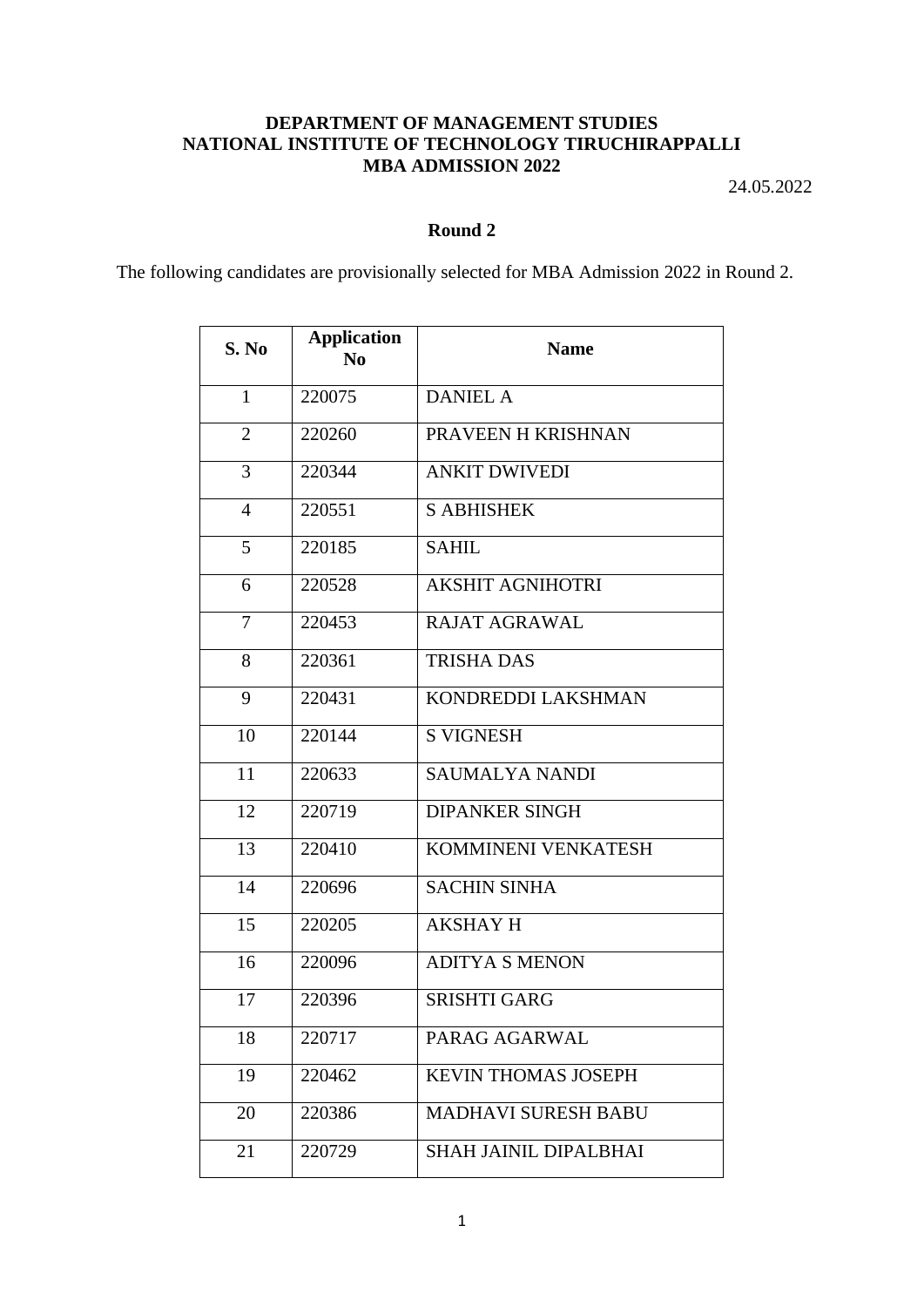| 22 | 220146 | <b>ANCHAL</b>                           |
|----|--------|-----------------------------------------|
| 23 | 220647 | <b>SNEHA PRAVEEN</b>                    |
| 24 | 220334 | <b>ABHINAND S</b>                       |
| 25 | 220621 | <b>BHARAT GOVINDANKUTTY</b>             |
| 26 | 220716 | VENTRAPRAGADA NAGA SAI<br><b>SASANK</b> |
| 27 | 220489 | <b>FANEE BHUSHAN KUMAR</b>              |
| 28 | 220368 | <b>SONU KUMAR</b>                       |
| 29 | 220648 | <b>ASHISH JHA</b>                       |
| 30 | 220310 | THOKALA HARSHA VARDHAN<br><b>REDDY</b>  |
| 31 | 220624 | MUHAMMED SADDIQ                         |
| 32 | 220018 | <b>IJJAZ MOHAMED R</b>                  |
| 33 | 220450 | SIVASHANKAR A                           |
| 34 | 220613 | <b>GOURAV KUMAR VERMA</b>               |
| 35 | 220419 | NEELAM SHRAVANI                         |
| 36 | 220482 | <b>ARGUS A P</b>                        |
| 37 | 220622 | <b>KULDEEP YADAV</b>                    |
| 38 | 220662 | <b>HARINI.M</b>                         |
| 39 | 220264 | <b>CHARUPRIYA S</b>                     |
| 40 | 220104 | Y K MUKIL VARNAN                        |
| 41 | 220150 | <b>BALA VIGNESH V</b>                   |
| 42 | 220336 | <b>AUGUSTUS VIVEK R</b>                 |
| 43 | 220445 | KABILASH MUTHU RAJA S                   |
| 44 | 220733 | <b>SWETHA S</b>                         |
| 45 | 220322 | <b>APARNA.S</b>                         |
| 46 | 220095 | SOWNDHARYAT                             |
| 47 | 220586 | <b>JYOTI VERMA</b>                      |
| 48 | 220693 | <b>HARITHA P SURESH</b>                 |
|    |        |                                         |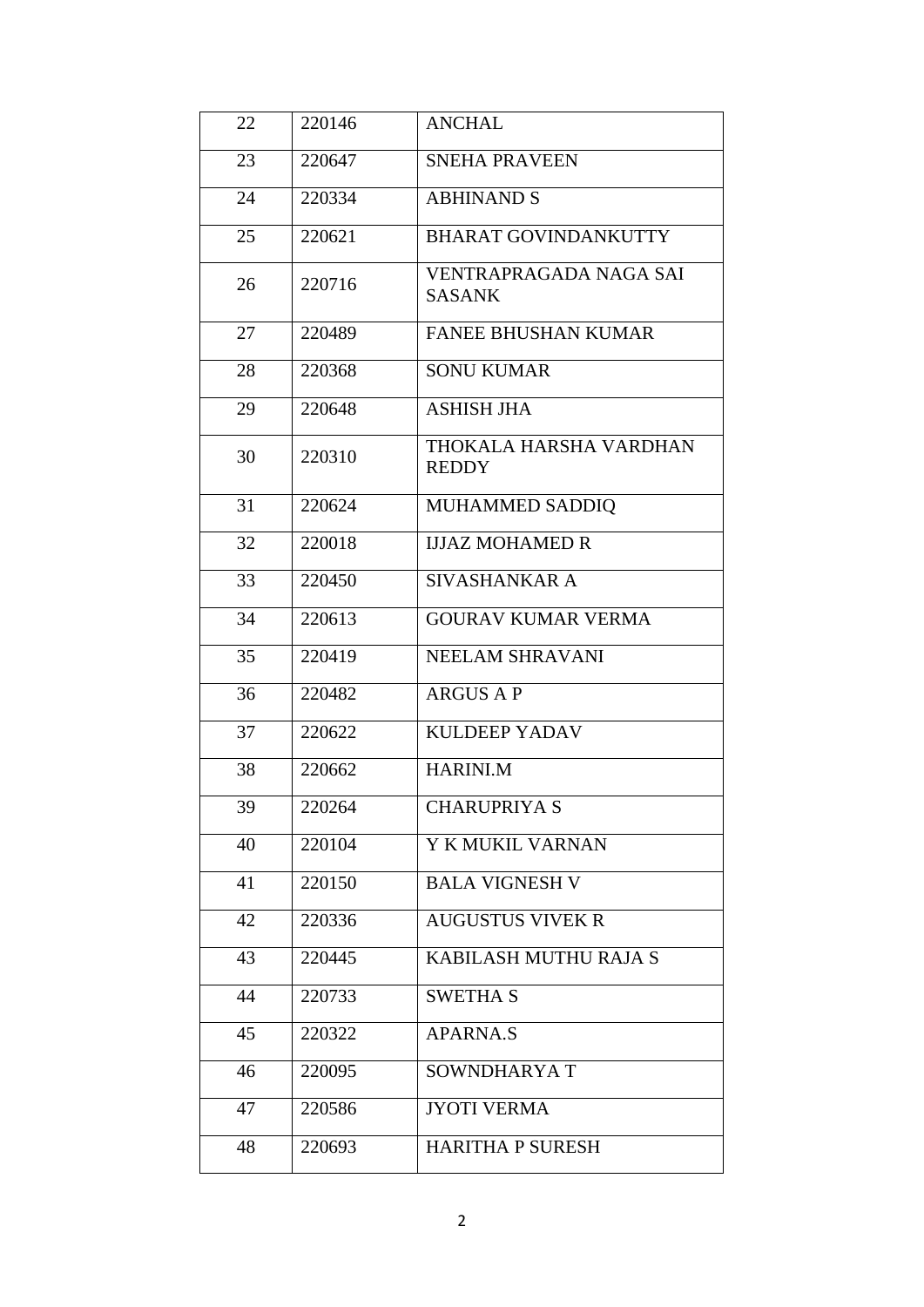| 49 | 220182 | SANDEEP INDRADEO<br><b>CHOUDHARY</b> |
|----|--------|--------------------------------------|
| 50 | 220122 | GOKULNATH J                          |
| 51 | 220184 | PANKAJ KUMAR                         |
| 52 | 220162 | POOJA M                              |
| 53 | 220306 | <b>WAGHMARE AARTHI</b>               |
| 54 | 220332 | <b>MANJUBALA BHARTI</b>              |
| 55 | 220369 | RUPSIKA HANSEPI                      |
| 56 | 220508 | <b>ILAKIYA M P</b>                   |
| 57 | 220543 | PATHLAVATHPOOJA                      |
| 58 | 220188 | <b>M YUGANDER</b>                    |

- Details for reporting to MBA admission and Seat confirmation fees payment will be intimated through E-Mail.
- The above list consists of candidates who are provisionally selected from General, EWS, OBC-NCL, SC, and ST categories.
- Candidates provisionally selected under EWS, OBC-NCL must produce their Category certificate received after 1st April 2022, at the time of admission.
- For any clarifications, contact via e-mail at [nittdomsmba@gmail.com](mailto:nittdomsmba@gmail.com) and [mba@nitt.edu.](mailto:mba@nitt.edu)

\* \* \*

## **List of waitlisted candidates:**

The following candidates are waitlisted for MBA Admission 2022. If any vacancy arises after completing the Round 2 of admission, the below waiting list will be operated.

| S. No | Application<br>No | <b>Name</b>           |
|-------|-------------------|-----------------------|
|       | 220720            | <b>ABHIJAY SINGH</b>  |
| ↑     | 220440            | <b>SABYASACHI KAR</b> |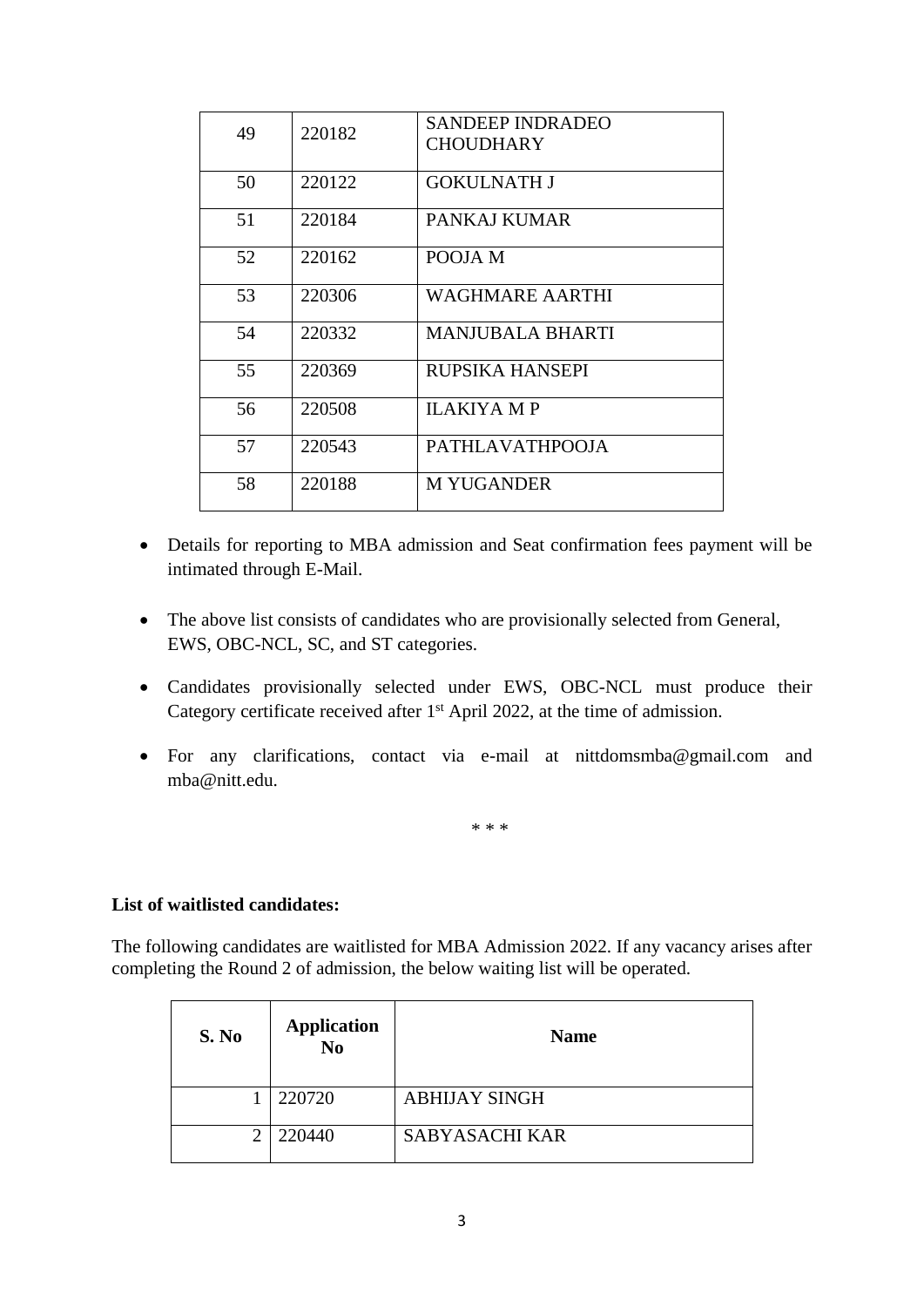| 3      | 220012 | <b>AMARDEEP KUMAR</b>                      |
|--------|--------|--------------------------------------------|
| 4      | 220736 | <b>SHUBHAM KUMAR</b>                       |
| 5      | 220077 | PREETHI YESHWANTHI R                       |
| 6      | 220575 | <b>SARTHAK A BHALERAO</b>                  |
| $\tau$ | 220390 | <b>VIGASHINI R</b>                         |
| 8      | 220042 | <b>SRIVATSAV S</b>                         |
| 9      | 220680 | POOJARI PRAJWAL PRABHAKAR                  |
| 10     | 220506 | <b>ADYA SINHA</b>                          |
| 11     | 220692 | <b>NIMISH SAHAY</b>                        |
| 12     | 220291 | NANNEPAGA VIJAYA PRIYANJALI                |
| 13     | 220234 | <b>SAISAKTHI K</b>                         |
| 14     | 220034 | <b>ABHIJEET PANDIT</b>                     |
| 15     | 220480 | BOTCHA VINUTNA PHANI SAI<br><b>SRAVANI</b> |
| 16     | 220538 | <b>ASHIK P ELIAS</b>                       |
| 17     | 220328 | <b>SOUMALYA DEY</b>                        |
| 18     | 220706 | <b>SHANU SINGH</b>                         |
| 19     | 220665 | <b>ARUNKUMAR C</b>                         |
| 20     | 220698 | MOHD UVAIS KHALIDI                         |
| 21     | 220564 | <b>ALBIN GEORGE</b>                        |
| 22     | 220177 | SUNDHARAPANDIYAN R                         |
| 23     | 220154 | <b>S SHRIKHANTH</b>                        |
| 24     | 220418 | MENDES ASHUTOSH ANTHONY                    |
| 25     | 220434 | <b>SHREYA KRISHNA</b>                      |
| 26     | 220183 | KISHOR SHREYANSH                           |
| 27     | 220274 | ANJALI KRISHNAN P                          |
| 28     | 220263 | <b>RAJA SHRI M</b>                         |
| 29     | 220417 | PRINCE KUMAR                               |
| 30     | 220212 | <b>ANKIT KUMAR</b>                         |